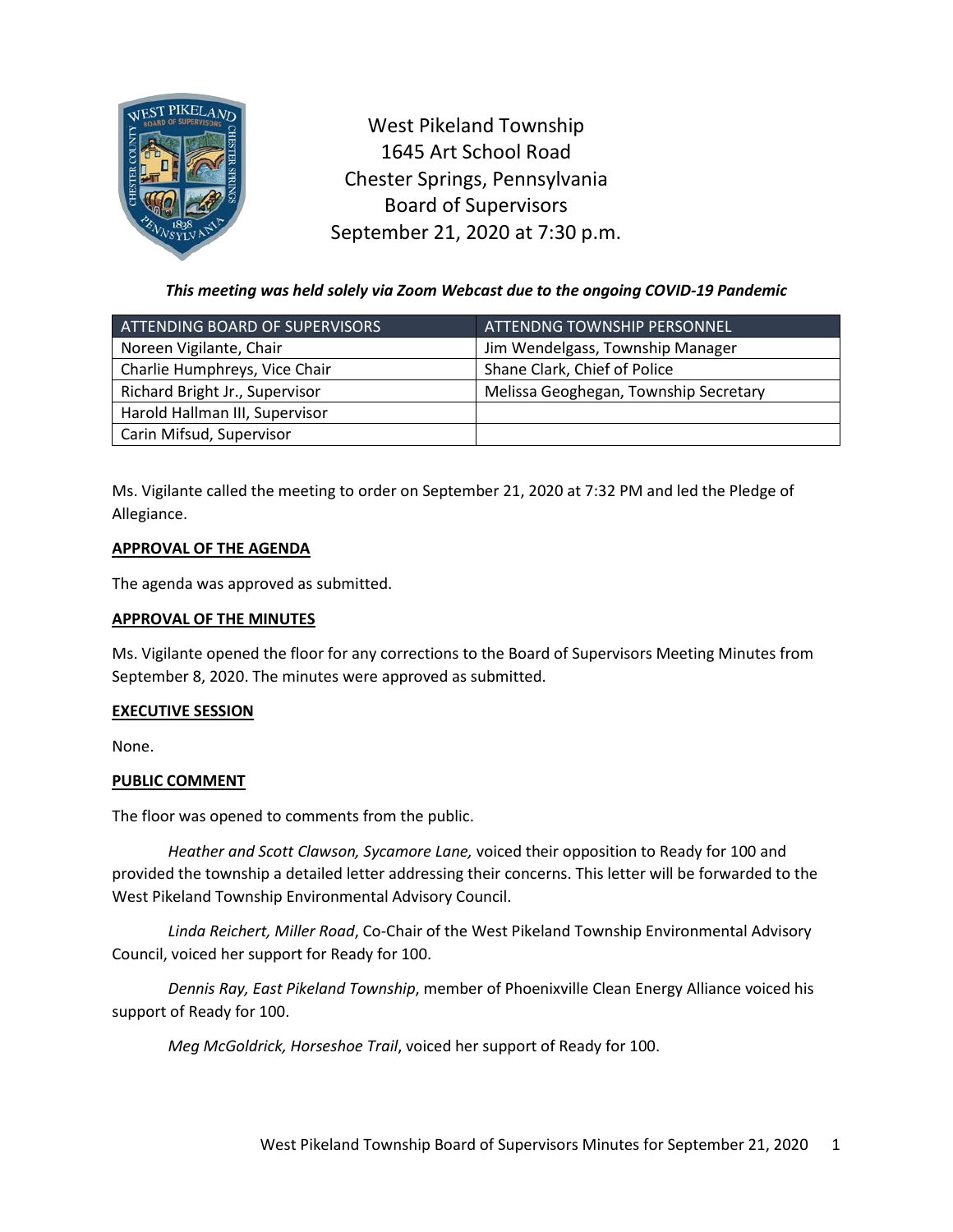*John Matthews, Art School Road*, Co-Chair of the West Pikeland Township Environmental Advisory Council, explained the mission of Ready for 100 as one of education, information and advisement on matters relating to the environment.

*David Hircock, Yellow Springs Road*, voiced his support of Ready for 100.

*Susanne Kaplan, Dewees Lane*, voiced her support of Ready for 100.

*Bryan Maher, Dogwood Lane*, voiced his support of Ready for 100.

*Mark Connolly, Charlestown Township*, member of the Green Energy Team and the Chester County Environmental and Energy Advisory Board, voiced his support of West Pikeland Township adopting the Ready for 100 resolution.

*Rob Kocher, Hunt Club Lane*, urged due diligence on other matters concerning township residents. He supports green initiatives, but also supports plans to address septic issues. He requested that the Septic Ordinance be placed on a future agenda.

*Mark Putnam, Miller Road*, voiced his support of Ready for 100.

*Nancy Bartly, Art School Road*, voiced her support of Ready for 100.

*Steven Boyd, Art School Road*, voiced his support of Ready for 100.

*Glenn Wenger*, member of the West Pikeland Township Environmental Advisory Council, voiced his support of Ready for 100.

## **UNFINISHED BUSINESS**

**Ready for 100.** Mr. Humphreys made a motion to approve the Ready for 100 resolution, Dr. Bright seconded the motion.

Mr. Humphreys withdrew his motion and then made a motion to table the Ready for 100 resolution and have the township solicitor revisit the resolution once the Phoenixville Regional Comprehensive Plan has been completed.

The motion was seconded by Ms. Mifsud and unanimously approved.

**Palmer House and Pine Creek Park Barn**. Ms. Vigilante stated that an engineer advised that the barn structure appeared sound, however the roof and siding were a liability. The Palmer House has ongoing issues of mold and a cracked foundation.

Mr. Hallman requested Township Manager Jim Wendelgass research solar companies to place solar panels on barn roof.

No decision was made on either building.

**Jan-Pro Cleaning**. Mr. Hallman motioned to approve the cleaning contract with Jan-Pro Cleaning. The motion was seconded by Ms. Mifsud and unanimously approved.